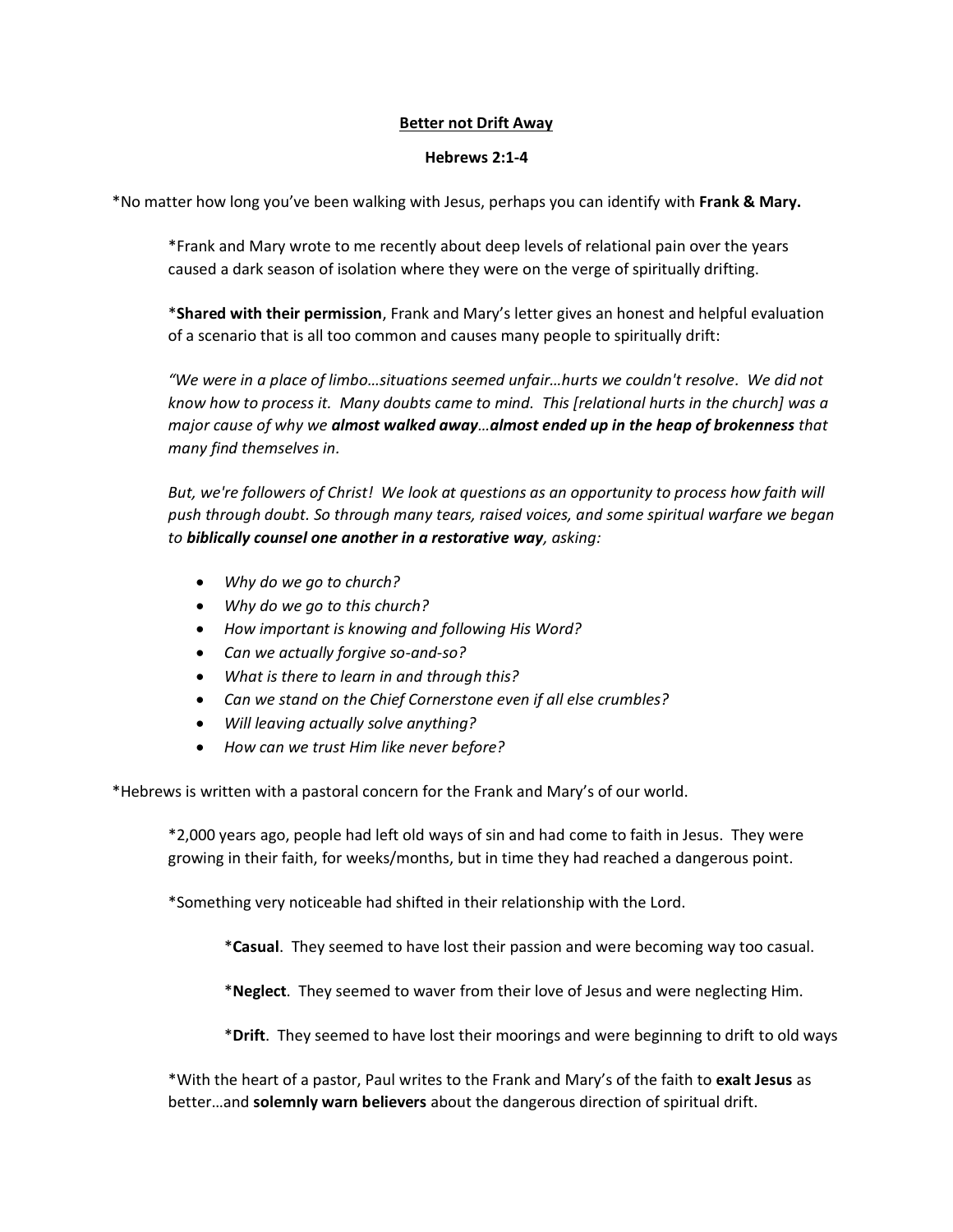\*This book, written to Jewish people 2,000 years ago, is still a relevant and needed message today.

\*Our region of **lakes and wineries** is full of Frank and Mary's who are in a heap of brokenness.

\*Our region, according to a Barna study, is the **14th most dechurched region** in the country.

\*Many young people (**age 25-34)** at one time **grew up in some form of faith**, only to walk away and drift down dark paths of isolation.

\*Then there is the middle ages (**ages 35-54)** some of whom are married, ½ of whom are single, divorced or mixed families who in spite of having a form of faith have **drifted from Christ.**

\*Then there is the retired crowd (**ages 65-74)** who **once began a relationship with Jesus** only to allow **wealth and leisure** to choke out matters of faith.

\*My friend, we are in a time known as **The Great Resignation** and **The Great Relocation** where many people have not only quit jobs but have also quit a strong commitment to Christ and the church.

\*That's the type of culture to whom Hebrews is written, urging them to remain faithful to Christ.

**1. Beware drifting from Jesus, (v.1)**

*Therefore we must pay much closer attention to what we have heard, lest we drift away from it.*

\*The **1st solemn warning of Hebrews** is a warning about the dangers of spiritual drift.

\*The people receiving this letter were no different from us. In spite of having begun a walk of faith, they were facing circumstances that were causing them to drift.

\*Perhaps Jesus had not met their expectations.

\*Perhaps the church or fellow believers had disappointed them.

\*Perhaps the old ways of life were calling them back.

\*Whatever the cause, Paul writes a strong warning urging them to remain vigilant in faith.

**"Spiritual Drift" defined:** *"Slow, almost imperceptible movements away from relationship with Jesus and His church which over time leads to isolation and ruin if left uncorrected."*

\***My heart to yours**: nothing **brings more joy** to pastors than watching people grow in faith and **nothing brings more sorrow** than watching people **drift into ruin.**

\*Every pastor I know agonizes when people TRIP over their faith shoelaces

*"You were running well. Who hindered you [CUT IN on you; TRIPPED you] from obeying the truth?" (*Gal 5:7-8)

**T.R.I.P.P.E.D:** *The Causes of Drifting*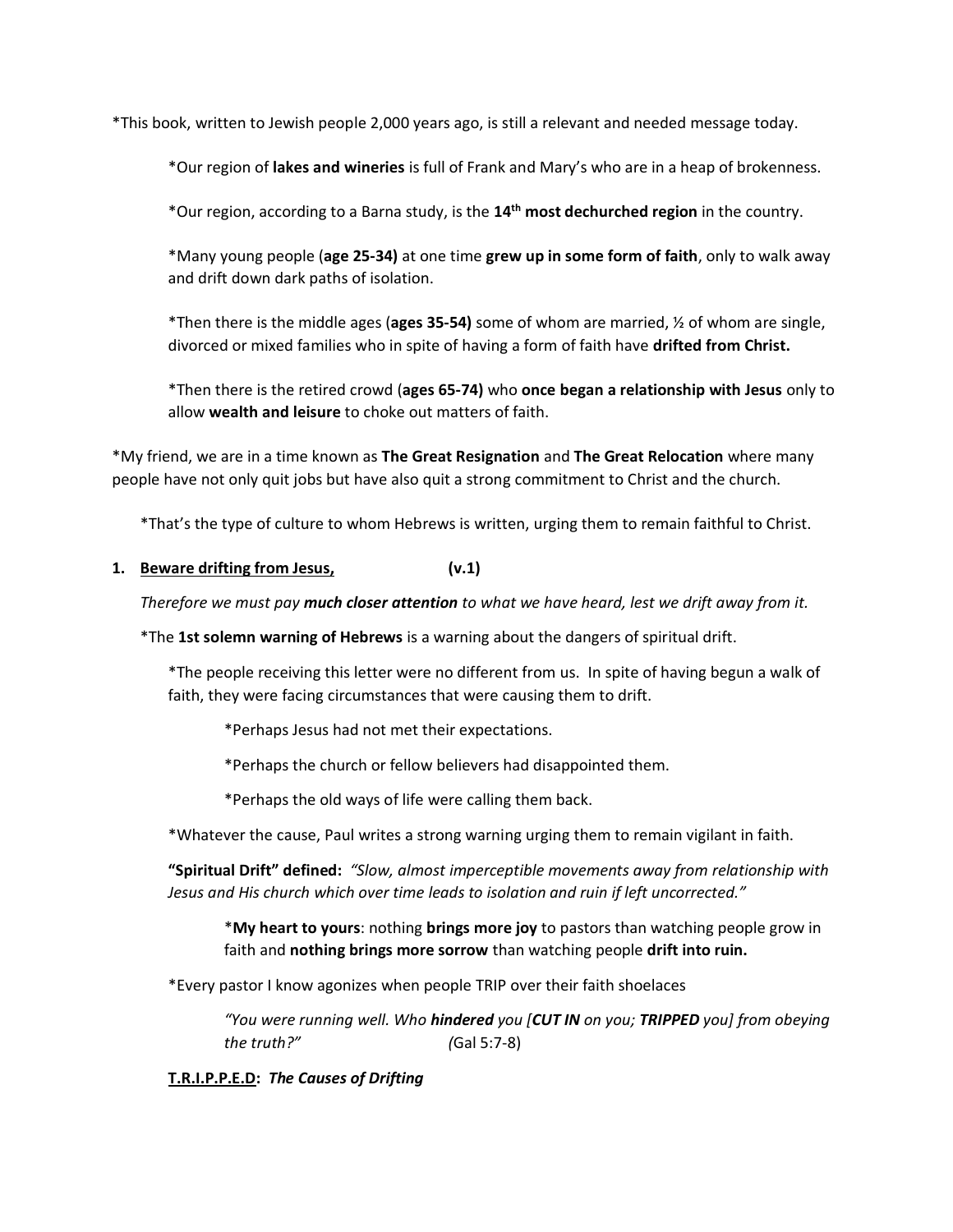- **T** Taking offense
- **R** Recurring sin
- **I** Isolating from community
- **P** Painful church experience
- **P** Poor accountability
- **E** Excuses, excuses
- **D** Disappointment with God

**Be Warned:** *Every Christian is susceptible to the dangers of spiritual drift.*

- *Either you already drifted…*the call is to return.
- *Or you are beginning to drift…*the call is to stop & consider the direction you are headed.
- *Or you will soon be tempted to drift…*the call is to be prepared to stay faithful.

**Be Aware:** *The primary cause of spiritual drift is emotional pain caused by relational offense.*

### **Action Step: Forgive the pain of offense, or you may drift from Jesus.**

\*23 years of ministry makes me no expert, but as one who observes human nature and has experienced a fair share of relational pain, it seems evident that the starting point of most spiritual drift is offense.

\*It **is quite a paradox**: The greatest joys and sorrows of life can both be experienced within the same community of people.

\***Did you know**: At the height of COVID – October 2020 – weary of **relational drama & organizational fatigue** - I wrote a retirement letter and never turned it in?

\*I read the letter again this week – a well written letter I might add – and realized that there are 3 primary reasons I have withstood **relational rip tides**:

*The grace of God; the call of ministry (a calling not a career); the vow of stability to His (this) church.*

\*Strong resolution to Jesus is needed to withstand the rip currents of relational pain.

\*What keeps you from drifting? What keeps you on course?

# **2. …because it is no small matter, (v.2-3a)**

*"For since the message declared by angels proved to be reliable, and every transgression or disobedience received a just retribution, 3 how shall we escape if we neglect such a great salvation?"*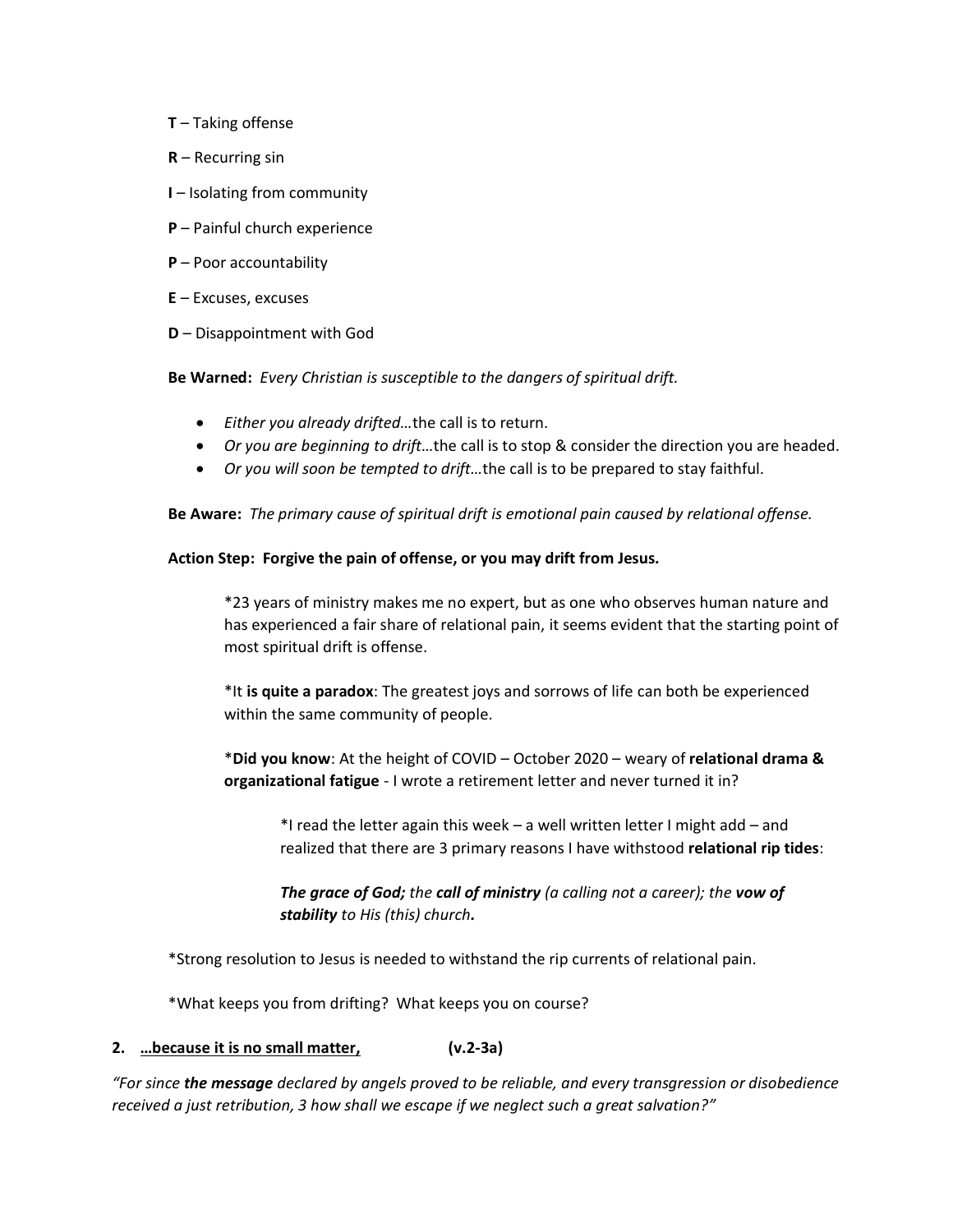\*Paul pleads with believers to **look down the road**, showing them the **dangerous direction:**

## **Drifting: A Dangerous Direction**

- **Word** is sent. (God sends His message to humanity, which is reliable & trustworthy)
- **Warnings** are neglected. (In spite of hearing the word, people choose to neglect it)
- **Wayward** taste consequences. (*How shall we escape if we neglect?)*

\*How shall we escape? He seems to be saying that those who neglect the Word and drift from a relationship with Jesus will **not escape consequences** of doing life apart from Him.

\*IOW: He sees **early warning signs of drifting** and wants them to look down the road 10 weeks, 10 months, 10 years to see that the **final destination** is no small matter.

\***Pastoral sensitivity prevents me from telling you stories…**but let me assure you: the consequences of those who drift from Jesus and neglect His word often leads to personal ruin.

# **C.O.L.L.A.P.S.E:** *Consequences of Drifting*

- **C** Church disengagement
- **O** Operating in the flesh
- **L** Loss of community
- **L** Leisure becomes priority
- **A** Agenda of Self (my kingdom, not His; not building His body)
- **P** Prayer life diminishes
- **S** Shifting Blame
- **E** Emotional disaster

#### **Action Step: Ponder the consequences of neglect, or you may taste ruin.**

\*Are you in the *early stages of drifting?* The best time to address it is now.

\*Are you **neglecting** the word of God you once believed? It is wise to consider where it leads

#### **\*Listen to Proverbs 19:3, in the Message:**

*"People ruin their lives by their own stupidity, so why does God always get blamed?"*

\*My friend: that verse could be on **the Tombstone** of many who once walked with Jesus

\*The 1<sup>st</sup> warning of Hebrews echoes through the ages to the land of North MI, pleading with people not to drift from their love of Jesus because it's a dangerous destination.

**3. …and His gospel is too important! (v.3b-4)**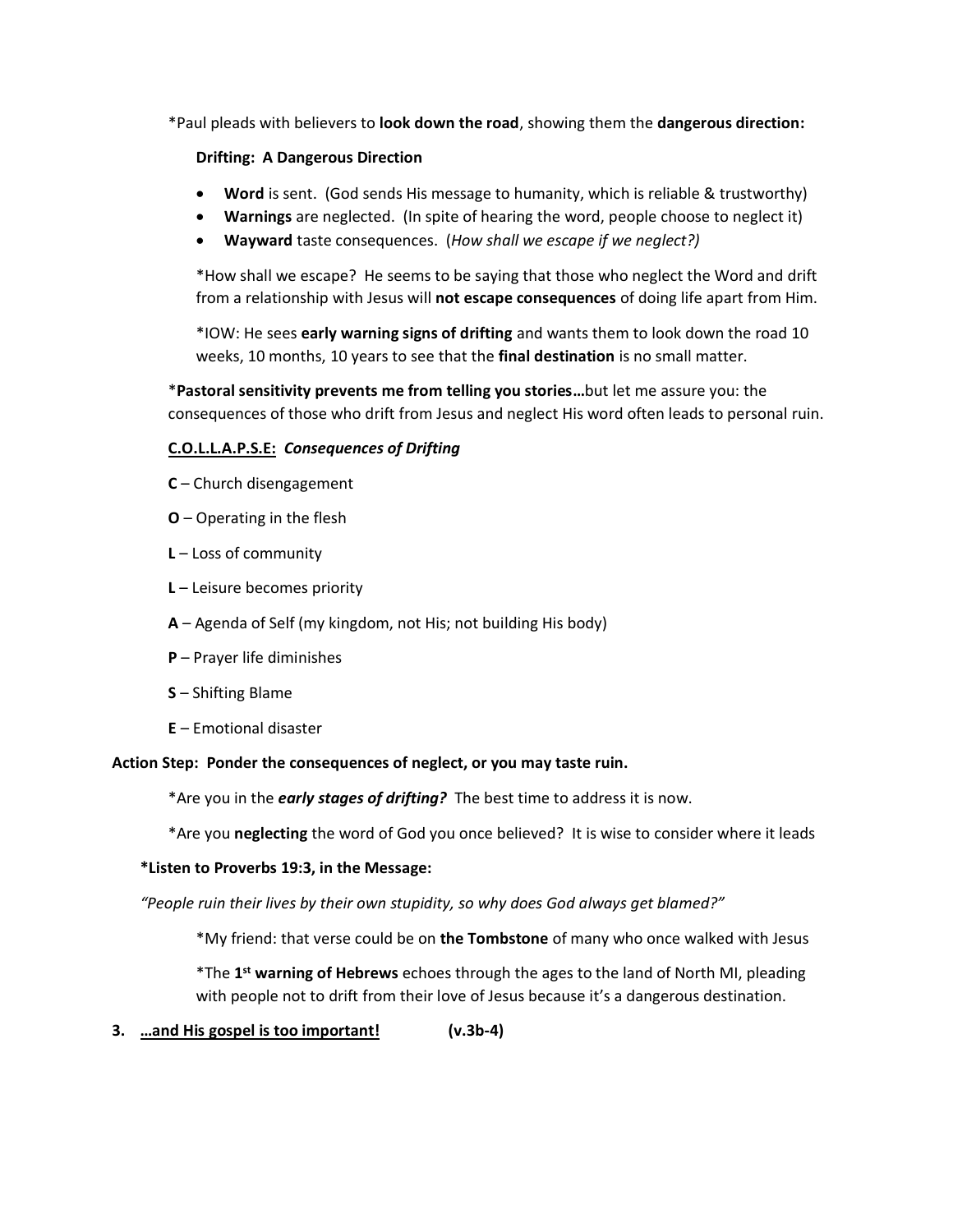*"It was declared at first by the Lord, and it was attested to us by those who heard, 4 while God also bore witness by signs and wonders and various miracles and by gifts of the Holy Spirit distributed according to his will."*

\*It's a summary reminder to the believers of how the gospel started and why it's important.

\*It, "the message", was **first declared by Jesus**, who promised He would build His church.

\*The 12 disciples were the ones who heard…although one disciple drifted into utter ruin…and after the resurrection those disciples passed the message along to others (like this author)

\*They heard and believed…and passed it along to others who heard and believed…and 2,000 years later, this gospel has changed the lives of millions around the globe.

\*How is it possible? The Holy Spirit not only filled the hearts of those who follow Jesus, but also gives each one gifts (service, helps, leadership, mercy, etc…) intended to build up the church.

\*His point? The gospel not only changes our lives, but is a message to be lived out in community.

\*That is a message we must not drift from…and is too important to neglect.

#### **Action Step: Resist the schemes of Satan, or you may become dechurched.**

\*As we listen to the warning of Hebrews 2, we are reminded to return to the community of faith

\*We can hear urgency in the warnings…and feel a call to return from drifting.

## **R.E.T.U.R.N.:** *Corrections to Drifting*

- $R$  Remember your 1<sup>st</sup> love
- **E** Expect opposition
- **T** Turn back to church
- **U** Use your gifts
- **R** Recommit to small group
- **N** Need to forgive

\*The spiritual battle should not surprise us. We are in a battle where our adversary seeks to discourage believers by sowing seeds of discord.

#### **Frank & Mary "almost ended up in a heap of brokenness…**but they remained resilient in faith**:**

*Coming very close to being a part of the unchurched/dechurched has helped to give us empathy for just how much He loves His Body, His Bride. And while He is still working in and through healing us, we know a little more of His great love and grace for us, and others, and this church."*

#### **Action Step Summary:**

Forgive the pain of offense, or you may drift from Jesus.